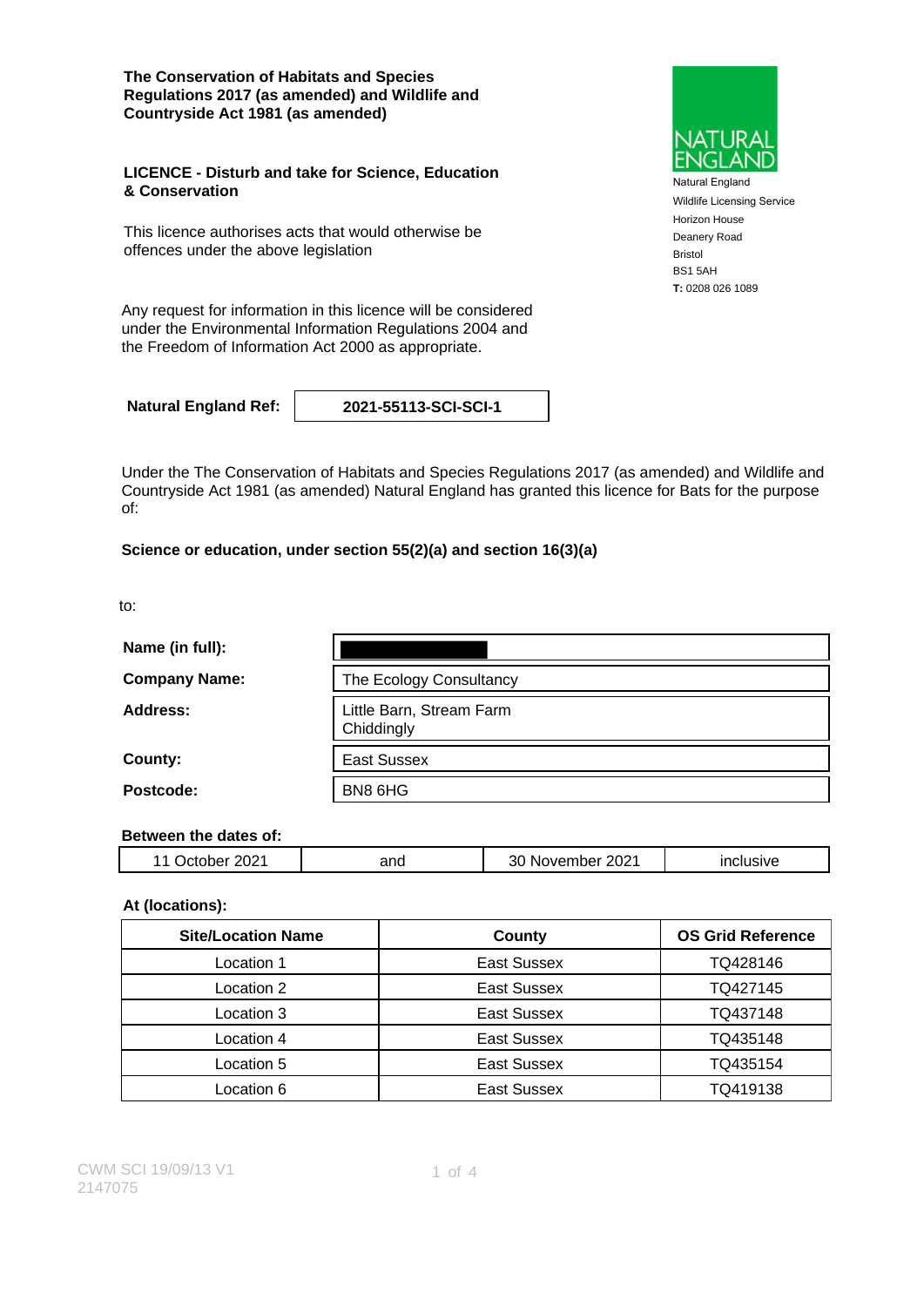### **For the following species:**

| <b>Species Common</b><br><b>Name</b><br>(Taxonomic Name) | <b>Number</b> | <b>Activity</b> | <b>Method</b>     | <b>Detailed Location</b>    | <b>OS Grid</b><br>Reference |
|----------------------------------------------------------|---------------|-----------------|-------------------|-----------------------------|-----------------------------|
| All Bats<br>(Chiroptera)                                 |               | <b>Disturb</b>  | As<br>Appropriate | Sites as<br>Specified above | XY000000                    |

### **This licence is granted subject to the licensee, including servants and named agents, adhering to the conditions and notes specified below.**

**Signature: Date:** 11 October 2021

(for and on behalf of Natural England)

# **WARNING**

- **This licence authorises acts that would otherwise be offences under the The Conservation of Habitats and Species Regulations 2017 (as amended) and Wildlife and Countryside Act 1981 (as amended). Any departure from the conditions relating to this licence may be an offence under that legislation;**
- **This licence conveys no authority for actions prohibited by any other legislation;**
- **This licence can be modified or revoked at any time by Natural England, but this will not be done unless there are good reasons for doing so. The licence is likely to be revoked immediately if it is discovered that false information had been provided which resulted in the issue of the licence.**

# **LICENCE CONDITIONS**

- 1. These conditions apply to the licensee and any additional authorised person. The licensee and any additional authorised person(s) are responsible for ensuring that any licensed operations/ activities comply with all terms and conditions of the licence.
- 2. The licensee and any additional authorised person(s), shown on the licence, may act under the authority of this licence. The licensee or any additional authorised person(s) may also employ assistants provided they work under the direct personal supervision of the licensee or authorised person.
- 3. Whilst engaged in activities permitted by this licence, the licensee and/or any additional authorised person(s), must have access to a copy of this licence and produce it to any police officer or any Natural England officer on demand.
- 4. The Licensee and any additional authorised person(s) shall permit an officer of Natural England, accompanied by such persons as he/she considers necessary for the purpose, on production of his/her identification on demand, reasonable access to the site for monitoring purposes and to be present during any operations carried out under the authority of this licence for the purpose of ascertaining whether the conditions of this licence are being, or have been, complied with. The Licensee shall give all reasonable assistance to an officer of Natural England and any persons accompanying him/her.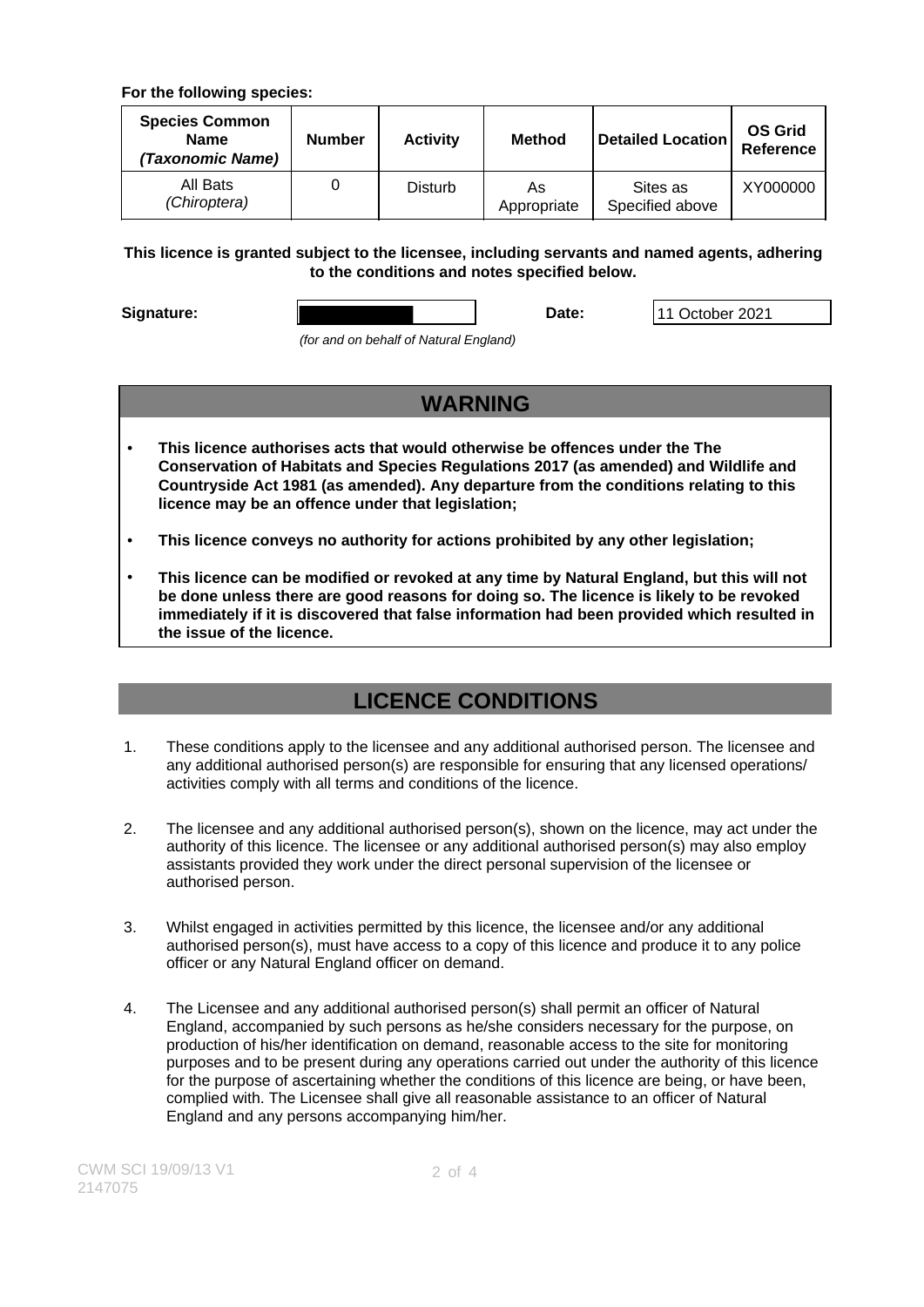## **LICENCE CONDITIONS**

- 5. This licence does not convey any right of entry upon land, and the landowner's/occupier's prior permission must be obtained, as necessary, before the licence is used.
- 6. No licensed activity shall be carried out under this licence on a National Nature Reserve or Marine Nature Reserve except with the prior written permission of Natural England.
- 7. A person authorised by the licensee shall provide him/her with such information as is within his/ her knowledge and is necessary for the Report, which the licensee is required to make to Natural England.
- 8. The 'Report by licensee of action taken under licence' must be completed, even if no licensed action is taken. It must be submitted on line or sent to the Natural England office at the address shown on this licence, to arrive no later than 14 days (two weeks) after the expiry of the licence. Failure to make a report may result in the licence being revoked and/or any future applications being refused.
- 9. This licence may be modified or revoked at any time by Natural England.

### Additional condition(s):

AC01. Bats to be disturbed by use of acoustic deterrents placed along flight lines.

AC02. Activities under this licence to be undertaken in accordance with the Project Plan 'Barcombe Mills Project Licence Application – HS2 - EKFB' Version 1.0 dated 16/09/2021 and request for extension of licence received on 08/10/2021.

AC03. If adverse effects on any known maternity roosts are recorded, use of the acoustic deterrents must cease.

AC04. Where '0' (zero) is noted please note that there is no limit to the number of bats that may be disturbed under this licence provided all conditions and notes are met.

## **NOTES**

- 1. Please read the details of your licence carefully to ensure that you comply with it paying particular attention to the number and species licensed as this may differ to what was requested in your application.
- 2. Under Regulation 60(1) of the Conservation of Habitats and Species Regulations 2017 (as amended), it is an offence to contravene or fail to comply with a licence condition. This includes all persons authorised to act under this licence.
- 3. An additional authorised person is a suitably trained and experienced person who is able to carry out work under a licence without the personal supervision of the licensee. To carry out licensed activities their name will be on the licence. To comply with the licence conditions, additional licenced persons should have a copy of the licence accessible when acting under the licence.